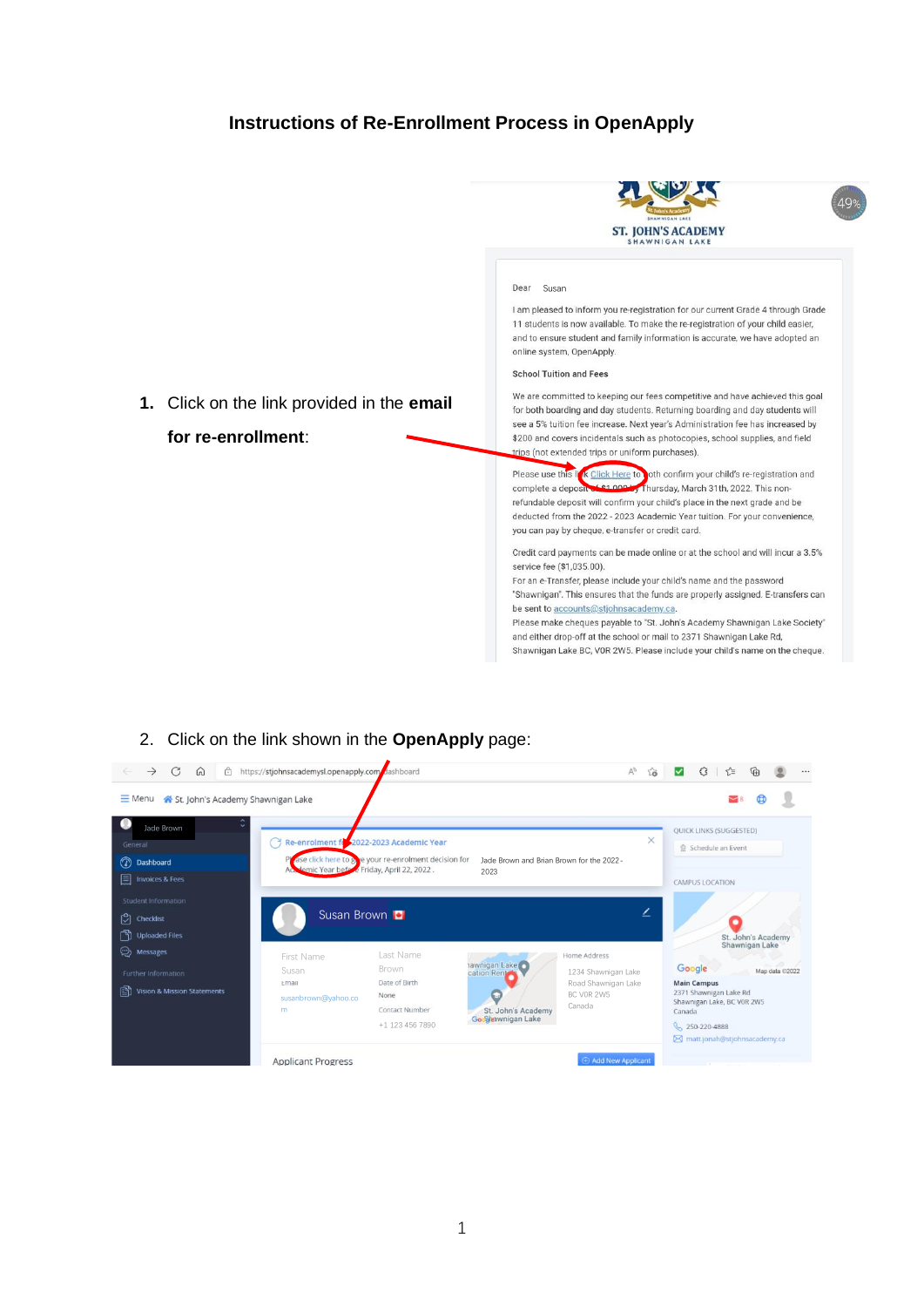3. Confirm to enroll your child(ren) and click "Save & Next":



4. For each child, please fill up the **Re-Enrolment Form** which requires the contact information, school bus option (if needed) and tuition fee payment plan:

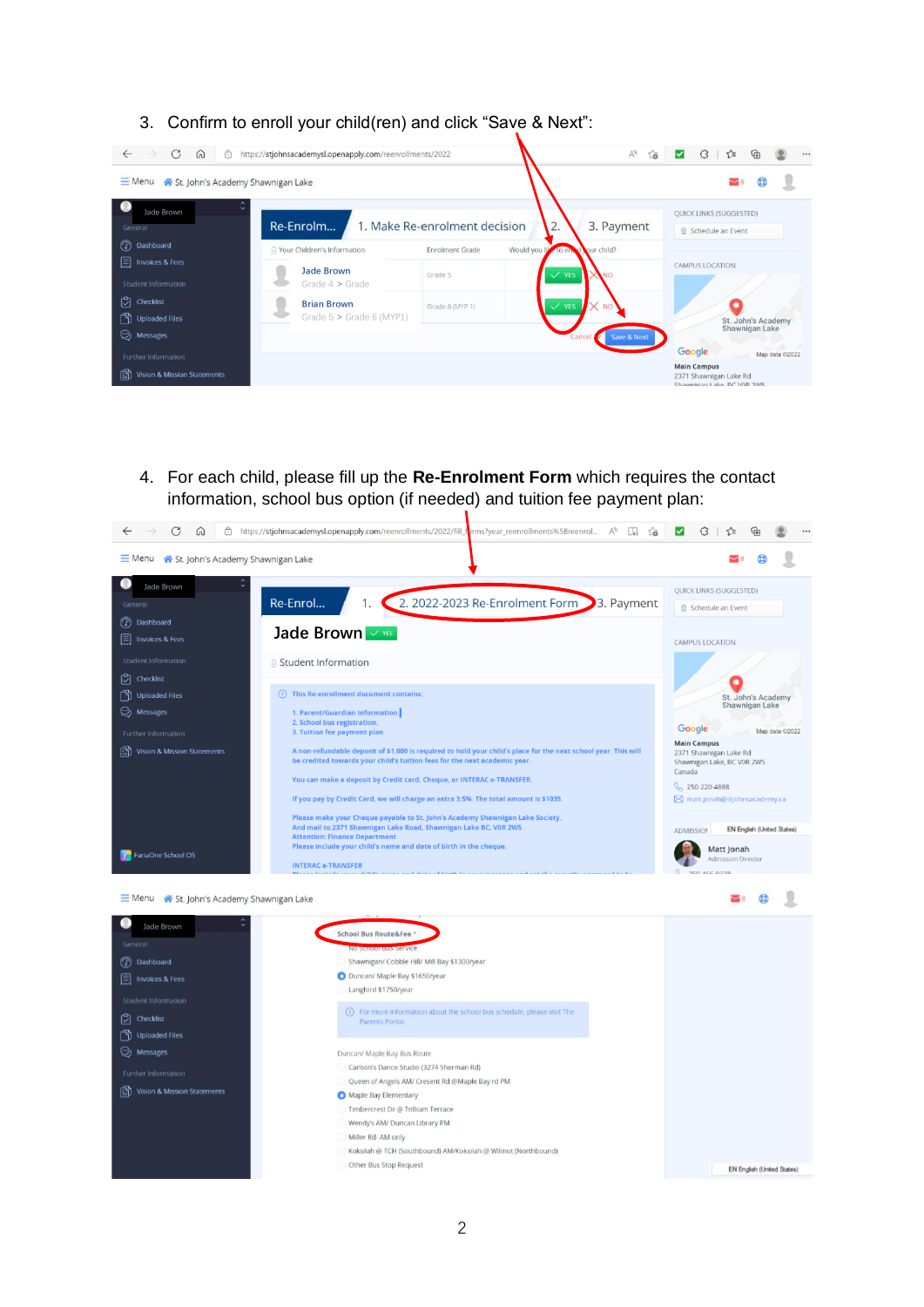

5. Please **keep scrolling down** to finish (an)other child(ren)'s information (if any). If it jumps to the Payment section by accident, please go back to this page (Re-Enrollment Form) to finish this section:

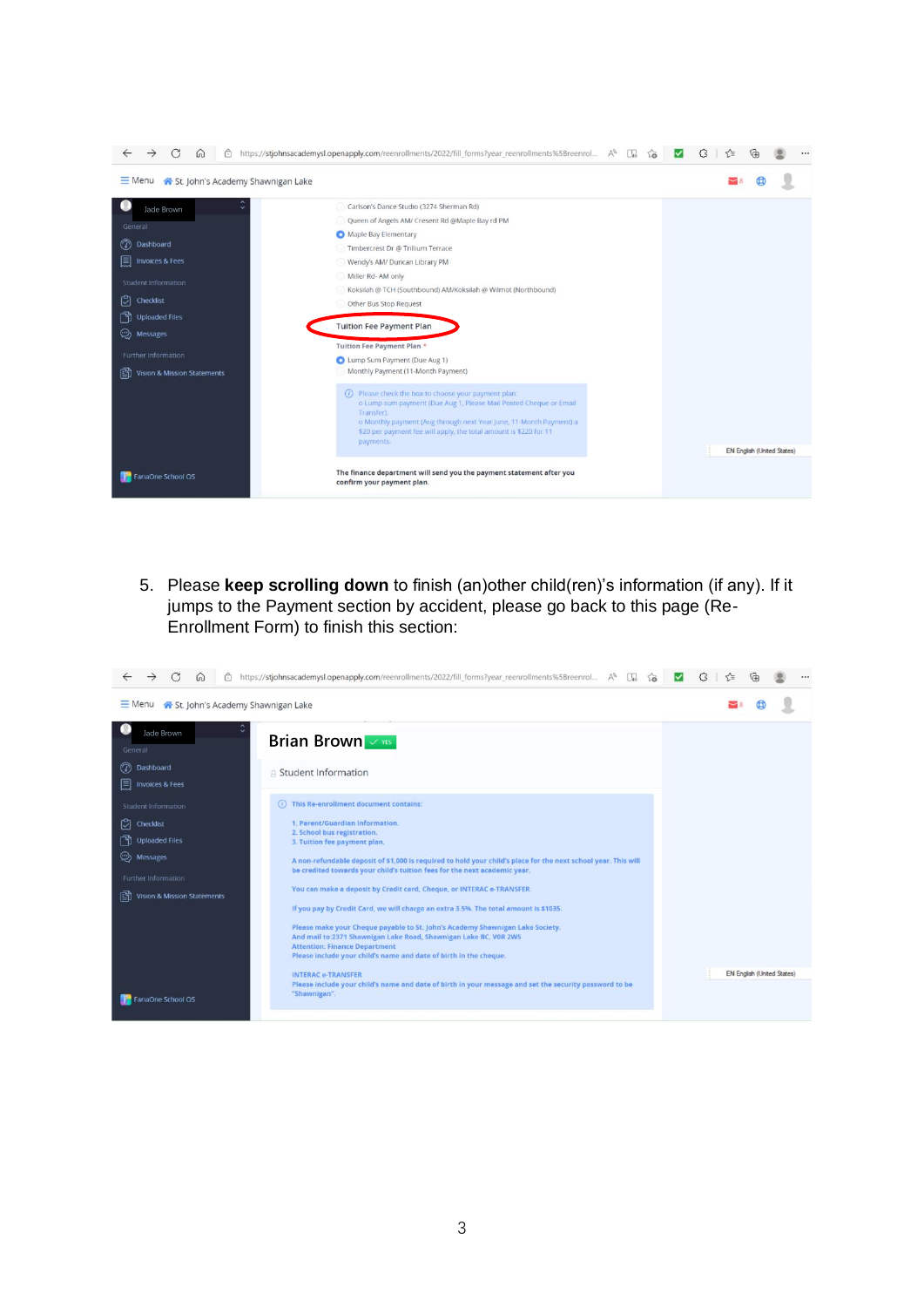6. Finally, please finish the **Payment** process by clicking on "Submit" under the Payment section:



7. You can check your enrollment status in the **Dashboard** page:

| $\rightarrow$<br>$\mathcal{C}$<br>$\Omega$<br>$\leftarrow$                                                                     | https://stjohnsacademysl.openapply.com/dashboard                                                                                                       |                                                                                                                                                        | €<br>$A_{\theta}$<br>55<br>ু≦<br>$\checkmark$                                                                                                                                                               |
|--------------------------------------------------------------------------------------------------------------------------------|--------------------------------------------------------------------------------------------------------------------------------------------------------|--------------------------------------------------------------------------------------------------------------------------------------------------------|-------------------------------------------------------------------------------------------------------------------------------------------------------------------------------------------------------------|
| $\equiv$ Menu<br>St. John's Academy Shawnigan Lake                                                                             |                                                                                                                                                        |                                                                                                                                                        | ◛                                                                                                                                                                                                           |
| o<br>Jade Brown<br>General                                                                                                     | Susan Brown <b>D</b>                                                                                                                                   |                                                                                                                                                        | QUICK LINKS (SUGGESTED)<br>∠<br>Schedule an Event                                                                                                                                                           |
| (2) Dashboard<br>圓<br><b>Invoices &amp; Fees</b><br>Student Information<br>$[$ $]$ Checklist<br>Uploaded Files<br>(D) Messages | Last Name<br>First Name<br>Brown<br>Susan<br>Date of Birth<br>Ernail<br>Nov 11, 1975<br>susanbrown@yahoo.co<br>Contact Number<br>m<br>$+1$ 123 56 7890 | <b>Home Address</b><br>nawnigan Lake<br>1234 Shawnigan Lake<br>Road Shawnigan Lake<br>BC VOR 2W5<br>Canada<br>St. John's Academy<br>Google wnigan Lake | CAMPUS LOCATION<br>St. John's Academy<br>Shawnigan Lake<br>Google<br>Map data @2022                                                                                                                         |
| Further Information<br>Ð<br><b>Vision &amp; Mission Statements</b>                                                             | <b>Applicant Progress</b><br><b>Jade Brown</b><br>ы<br>⊙ Enrolled - Jan 11, 2022<br>٠<br><b>Brian Brown</b><br>⊙ Enrolled - Mar 8, 2022                | Add New Applicant                                                                                                                                      | <b>Main Campus</b><br>2371 Shawnigan Lake Rd<br>Shawnigan Lake, BC VOR 2W5<br>Canada<br><b>Q</b> 250-220-4888<br>M matt.jonah@stjohnsacademy.ca<br><b>ADMISSIONS</b> CONTACTS<br>EN English (United States) |
| <b>FariaOne School OS</b>                                                                                                      | <b>Upcoming Events</b>                                                                                                                                 |                                                                                                                                                        | Matt Jonah<br><b>Admission Director</b><br>S <sub>250-466-9338</sub>                                                                                                                                        |

 $\prime$